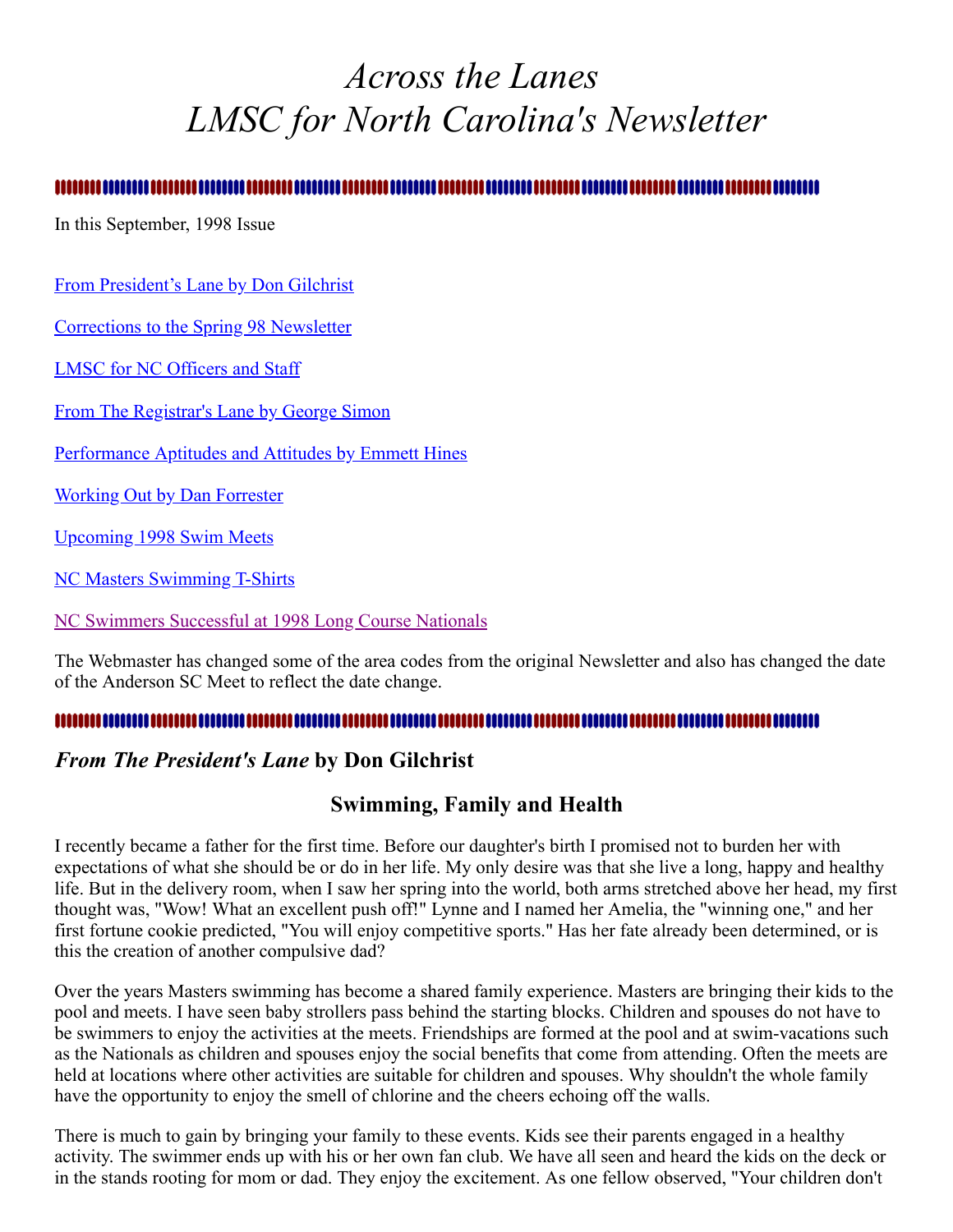know whether you win or lose; in their eyes you are always victorious." As a result, sideline participation often develops into recreational or competitive swimming.

Some children of Masters swimmers follow their parents into the sport, hopefully for the right reasons - enjoyment and health:

> Judy and Jim Greene's daughter is an outstanding swimmer and is nationally ranked. I reckon she learned about sacrifice from them. Jim, a former University of Maryland swimmer, Masters All American, and the oldest male to complete the 12.5 mile swim race around Key West evidently possesses some "crazy" genes.

Sandra Cathey's, Statesville Masters, daughter is an accomplished swimmer and is a member of the Naval Academy swim team. Likewise, Mom Sandra has achieved top 10 national rankings.

Joe Rhyne, a Winston-Salem Master, former NC State swimmer stand out, has a son that is pretty quick in the water.

And grandmother, Ceil Blackwell, has parented two collegiate swimming standouts, and now it is likely her grandchildren will be in the water soon.

The list of other Masters swimmers who have included and encourage family participation. is voluminous. Another recent event which also supports the theme of swimming, family and health, is the marriage of two Masters Bob Fleury and Linley Doughtery of Southern Pines Masters. I believe this is a first for two North Carolina Masters. There are some husband and wife Masters swimmers, but these two met in the pool, and perhaps married in the pool (I may be stretching the facts!).

We know how children often divert our attention away from practice and disrupt our focus on the more important things of life -- swimming faster. Now I find myself humming Winney the Pooh rather than counting swim strokes or estimating my repeats. I now appreciate the difficulties of maintaining a practice regime that many of my fellow swimmers with children have been telling me about. Nevertheless, swimming will be part of our family activities, either recreational or competitive, and I hope Amelia will enthusiastically cheer her father on as the other kids of Masters do.

Masters swimmers, particularly women and mothers, have had to stop swimming for a period due child bearing and rearing. I believe this is the reason why there is not as many 20 to 30 year old women swimmers as men. But female participation begins to increase in the older age groups as they make time to squeeze practices into their busy schedules. This is a great sport for those desiring to get back in shape after birth and child rearing. Masters later find swimming a necessity for mental and physical well being. One senior joined Masters at age forty-eight, for he believed "there was value in reaching retirement alive and in good health". There is and he did.

During the period when work, the constant daily personal and home disruptions, and the simultaneous paucity of time fragment our lives, swimming provides an adhesive to join two of the important facets, health and family. And for any Masters swimmer, our pursuit of well being has to have a very healthy effect upon those around us regardless of whether they swim competitively or not. So given this enlightened perspective, I wonder which stroke best fits the rhythm of "Mary Had a Little Lamb", and whether a four beat kick matches the beat of "You're My Little Potato".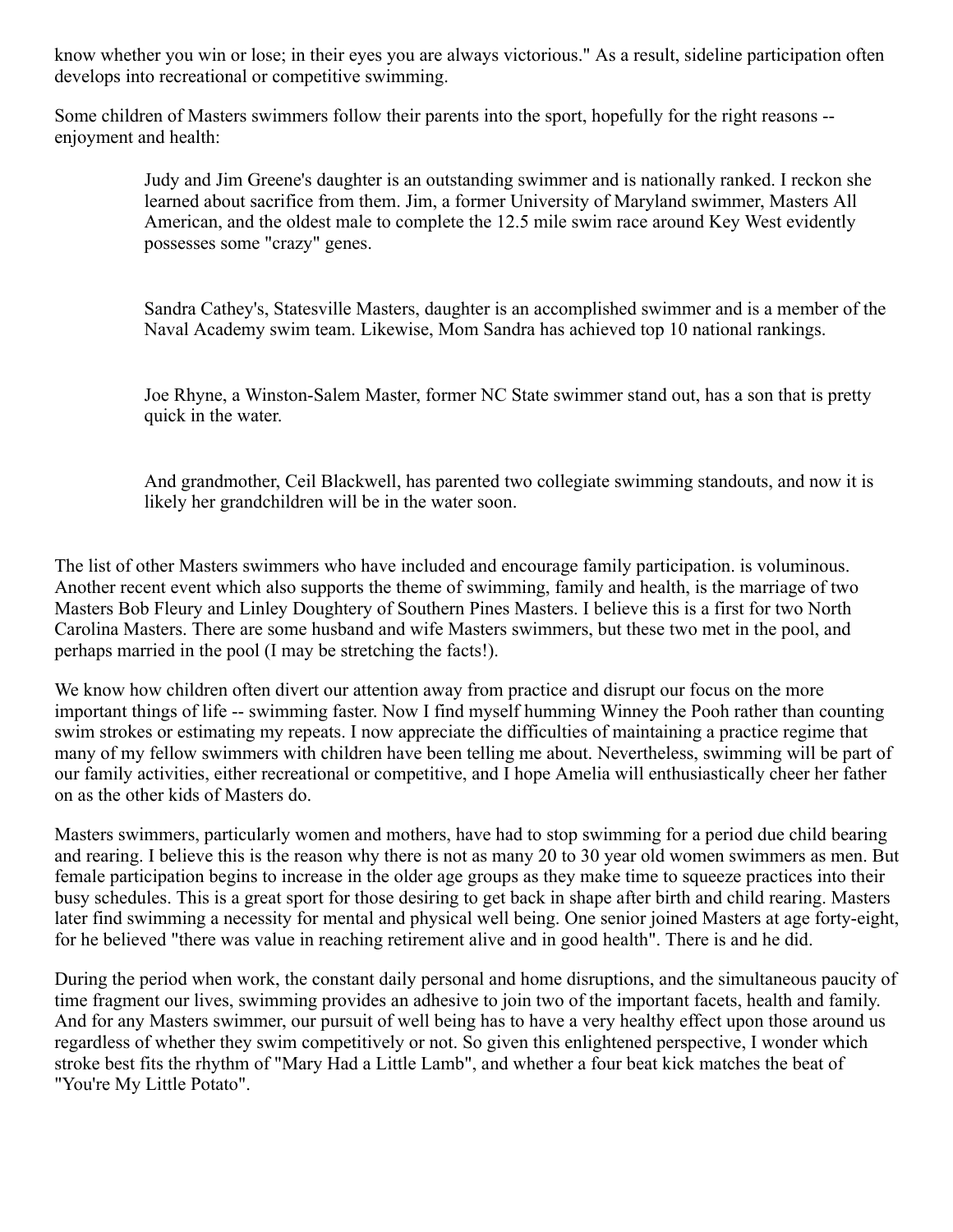

#### 

### <span id="page-2-0"></span>*CORRECTIONS TO THE SPRING 98 NEWSLETTER*

In the NC Masters Short Course Yards Championships Team Scores (page 5) the third place finishers were the Charlotte SwimMasters (CSM), not "CHM". Thanks to Marie Pauwels for bringing the mix-up to our attention.

Barbara Seaton reports that in the USMS Short Course Nationals results for North Carolina Relay Teams, page 7, the Mixed 55+ 200 Medley team of Seaton, Kort, Newell, and Murphy placed fourth with an excellent time of 2:28. Thanks Barbara.



To return to *Across The Lanes* Table of Contents

#### 

#### <span id="page-2-1"></span>**LMSC for NC - Officers and Staff**

| President            | <b>Vice President</b> | Secretary             | <i>Treasurer</i>           |
|----------------------|-----------------------|-----------------------|----------------------------|
| Don Gilchrist, WYM   | Jerry Clark, CSM      | Jeannie Mitchell, MMM | Chuck Irwin, FSM           |
| P.O. Box 3955        | 3107 Cloverfield Rd.  | Rt. 1, Box 338        | 994 Snow Hill Falls Circle |
| Wilmington, NC 28406 | Charlotte, NC 28211   | Banner Elk, NC 28604  | Franklin, NC 28734-9436    |
| $(910)$ 313-0541     | $(704)$ 366-2405      | $(828)$ 963--4202     | $(828) 524 - 7720$         |
| NCchairman@usms.org  | JClark3107@aol.com    |                       |                            |

| Registrar / Webmaster | Past President/Top Ten | Newsletter Editor                            | Records             |
|-----------------------|------------------------|----------------------------------------------|---------------------|
| George Simon, RAM     | Chairperson            | Jim Enyart, WYM                              | Rick Fenton, CSM    |
| 10229 Boxelder Drive  | Ceil Blackwell, RAM    | 2840 Marsh Point Rd #199 Mecklenburg Aquatic |                     |
| Raleigh, NC 27613     | 4305 John Rencher Wynd | Southport, NC 28461                          | Center              |
| $(919) 846 - 2423$    | Raleigh, NC 27612      | $(910)$ 253-3333                             | 9850 Providence Rd  |
| NCregistrar@usms.org  | $(919) 787 - 8324$     | $theenyarts@usms.org$                        | Charlotte, NC 28277 |
|                       | ceilb@aol.com          |                                              | $(704)$ 846-5335    |

FAX: (704) 846-5835

[rfenton@justswimmac.org](mailto:rfenton@justswimmac.org)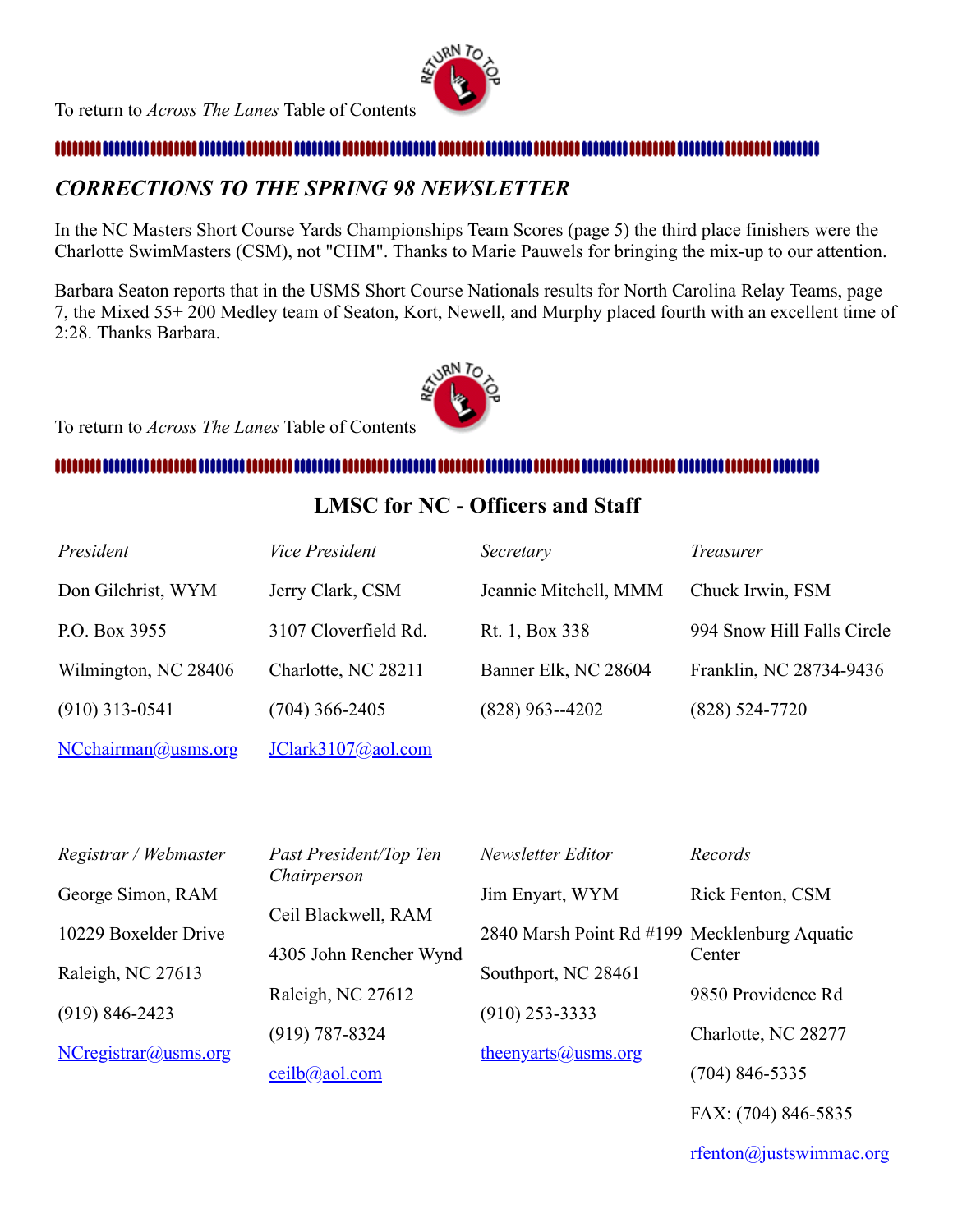

#### ... ........ ........ ...........

### <span id="page-3-0"></span>*From The Registrar's Lane* by George Simon

Soon, the renewals for your 1999 Masters membership will appear in your mailboxes (about November 1st). There are several issues that I hope to receive feedback on prior to renewal time. I would certainly be appreciative if you would send me an e-mail expressing your opinion on these issues.

Several people have mentioned that they do not want to receive copies of SWIM Magazine nor this Newsletter because two or more people in the same house belong to Masters. I hope to implement a check block on the next renewal form for you to indicate that you do not need these publications. Others have requested that they be notified via e-mail when our Newsletters are published.

One thought for which I need feedback from the membership is 'Should important events within our LMSC be communicated to those of you who have e-mail?' I currently ask for an e-mail address on the registration form, both new and renewal, so that if I need to contact you because of a registration question, I can easily do so. However, I would like to be able to send an e-mail of only important events within the LMSC to all of you at once. Under no circumstances would your e-mail address be given to anyone else to send unsolicited e-mail (commonly called SPAM). However, you may get an e-mail from me representing the LMSC to remind you of a deadline to enter a swim meet, notification of swim meet information being posted on the web, etc. OPINIONS PLEASE to my e-mail.

The problems with e-mail are that (1) if your handwriting is bad on the Membership form, I cannot decipher your e-mail address (about 20% of the addresses I cannot read), and (2) if you change your Internet Service Provider (ISP), your address is no longer valid unless I am notified of the change. For those currently registered with USMS, the ability to get a free alias address that follows you should you change ISPs is as easy as visiting the USMS web site (http://www.usms.org) and requesting the alias address, my alias is NCregistrar@usms.org, or george.simon@usms.org, whereas my current real address is george.simon@mindspring.com. Should I change, I would notify the USMS web site that my real address has changed, and when someone sends mail to NCregistrar@usms.org, the mail actually goes to the USMS ISP and then gets redirected to my new real address. I did this when I changed from internet MCI to Mindspring last November. There is no delay in receiving e-mail if it is routed through an alias address first.

To return to *Across The Lanes* Table of Contents

#### <span id="page-3-1"></span>...........................

## **PERFORMANCE APTITUDES AND ATTITUDES**

#### *Stepping Out of Your Comfort Zone* **by Coach Emmett Hines**

Every person has comfort zones within which he or she operates. Physical comfort zones are easy to identify. If your true AT pace for nekked phreesyle is 1:30 per hundred, any swim done at 1:40/100 would fall within your comfort zone. On the other hand swimming at 1:20/100 would quickly elevate lactic acid levels to the point of discomfort. Somewhere around 100 yards you would stray from your comfort zone.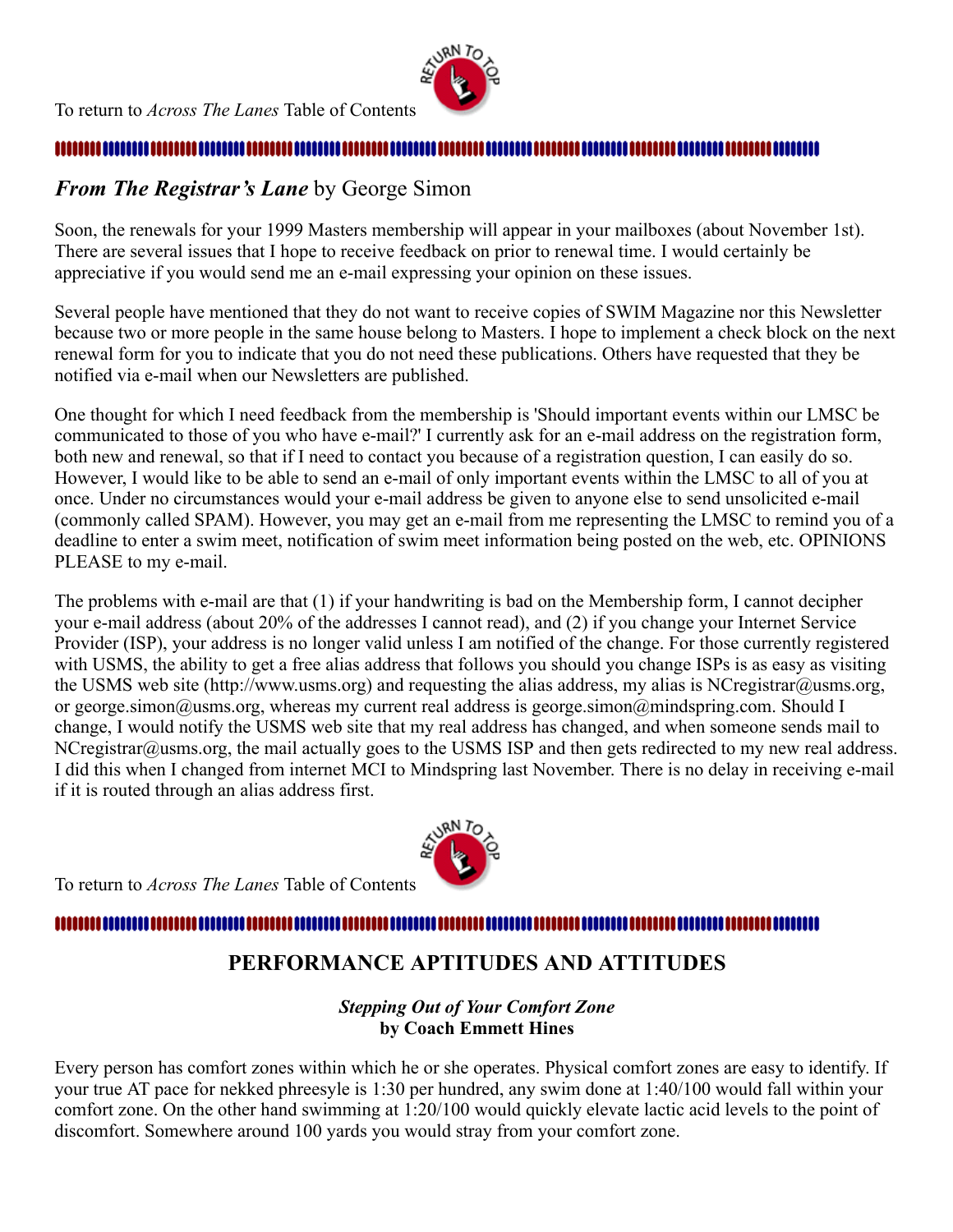Psychological comfort zones are a little harder to quantify. Most people find talking to a friend or a few friends at once to be no challenge at all. However, the thought of standing up in a room of twenty or thirty people to give a 5 minute speech, even if it is on a familiar topic, is enough to cause goose bumps and moist underarms for the majority of people. Giving a 45 minute speech in front of a live audience of 10 or 20 thousand (or a TV audience of several millions) is unthinkable for all but a tiny fraction of a percent of the human population.

The key to personal growth and increasing success in nearly every endeavor is the willingness to step outside of one's comfort zone. In swimming this might mean doing something physical like swimming a particular set of all fly instead of all free, or choosing to go on faster intervals or leading the lane instead of drafting off the leader. It might mean doing something more cerebral like deciding to enter your first meet or setting a goal to swim a personal best time and then training toward it.

Virtually everyone enjoys the feeling they get when leaving their comfort zone results in success. How about asking someone out for a date? This is out of the zone for most people. Yet how wonderful it is when the other person says "Yes."

Yet, fear causes most people to hesitate to step outside of their comfort zone. Fear of failure. And we all know, but rarely admit to ourselves, that the real "consequences" of failure are truly inconsequential and usually shortlived. It just doesn't seem that way at the moment of truth - the moment where we either decide to act or decide to remain quiescent. It is obvious that enlarging one's comfort zones pays off in many aspects of life. It is not as readily obvious that the persistent and consistent practice of "steppin' out," even a short distance, from the confines of a comfort zone can yield nearly unbelievable results over the long haul.

There is a story about an FFA live stock show where the older boys engaged in a calf lifting contest. Each boy would, in turn, select and lift off the ground a heavier calf than the previous boy. Once a boy failed he was out of the contest. When there was just one boy left and he was about to be awarded the prize, one of the younger, smaller boys that had been watching called out "Wait, I can beat that!" The other boys laughed at him, told him to be quiet and ruffled his hair. Undaunted, he walked over to his entry in the stock show, a nearly mature bull that weighed fully three times what the heaviest calf lifted weighed. He proceeded to lift that bull three inches off the ground and immediately was greeted with "Ooohs!", "Ahhhhs!", applause and the prize.

When asked how he managed such a feat, the boy explained that, ever since the calf was born, he would lift the calf off the ground once a day. He never missed a day as the animal grew. The boy's calf lifting ability grew into bull lifting ability. To do this he never had to step very far outside his physical comfort zone. Yet by consistently and persistently taking small steps, he managed to enlarge his comfort zone to immense proportions. I challenge you to define both your physical and psychological comfort zones in swimming (or any other aspect of your life for that matter) and then set upon a course of persistent and consistent forays, outward bound. © 2/94

This article first appeared in Schwimmvergnügen, the monthly newsletter of H2Ouston Swims. Coach Emmett Hines is the head coach of H2Ouston Swims, Teaching Pro for the Houstonian Club, and Senior Coach for Total Immersion. Coach Hines' new book, Fitness Swimming (Human Kinetics Publishers, \$17.95) is due out in September. He can be reached for questions or comments at (713) 748-*7946 or e-mail [emmett@csi.com.](mailto:emmett@csi.com)*



To return to *Across The Lanes* Table of Contents

#### 

### **WORKING OUT**

#### **SUMMER WORK-OUT** by Dan Forrester

Coach Forrester has been leading the Waves of Wilmington USS age group team for ten years. Dan has also been instrumental in revitalizing Wilmington Y Masters Swimming providing workouts and instruction to a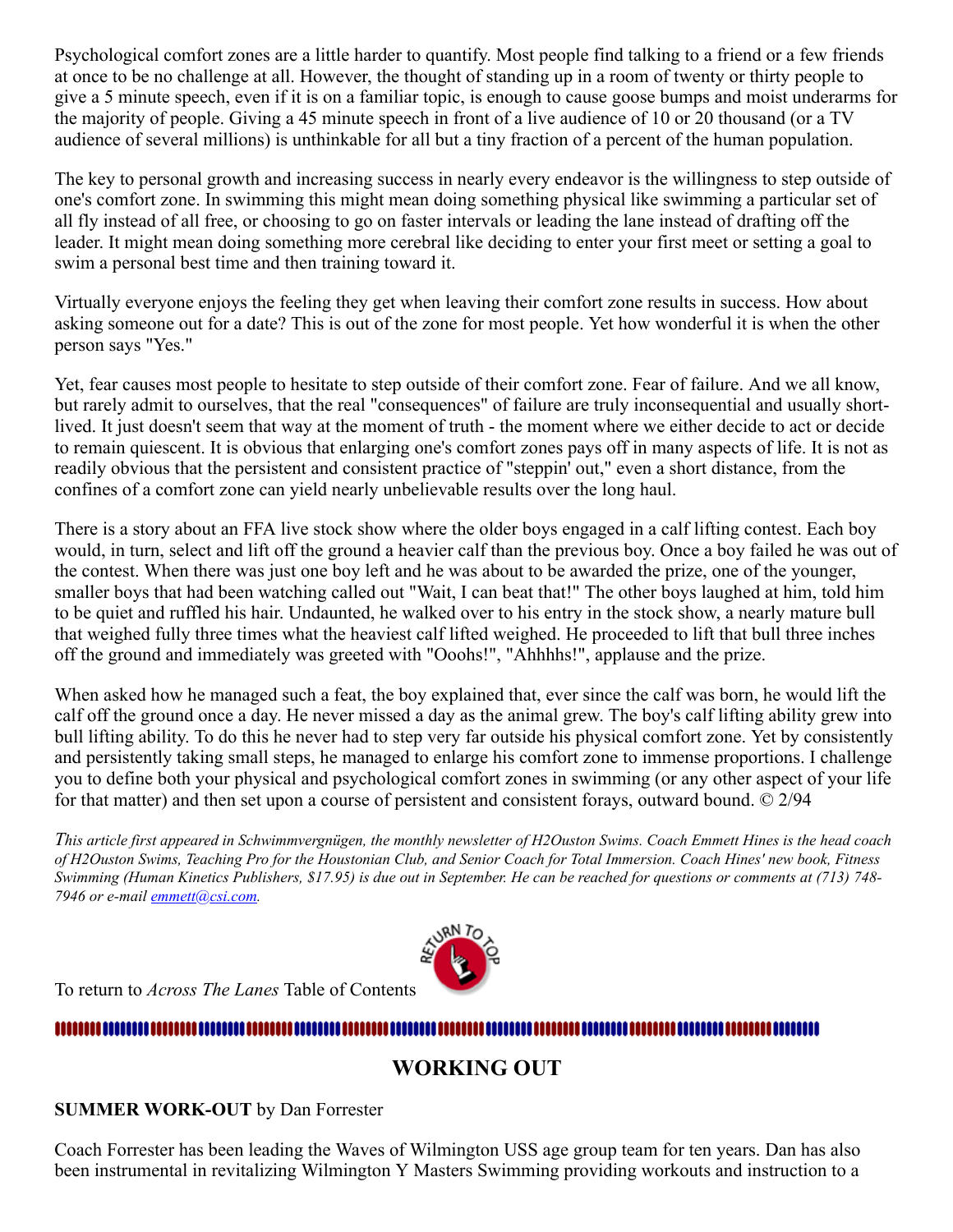diverse group of swimming skill levels. Previous to his present position, Dan has coached in New Jersey, Louisiana, California, Pennsylvania, and Oklahoma. Coach Forrester attended West Liberty State College (B.A.) and Northeast Louisiana University (M.Ed), the US Swimming College in Colorado Springs, CO and has merited the American Swimming Coaches Association's Level 3 Certification.

The workout is a ladder swim 50 up to a 200 sprint swims and back down. Swim faster on the way back down by at least one second per 50.

| <b>WARM-UP:</b>      | Develop a feel for the water                                                                                                 |                                                         |  |
|----------------------|------------------------------------------------------------------------------------------------------------------------------|---------------------------------------------------------|--|
|                      | 8 x 50 Catch-Up on 1:00                                                                                                      | Touch hands out in front before starting stroke<br>pull |  |
|                      | 8 x 50 Kick on 1:00 or at least 10-15 seconds<br>rest between each kick                                                      | Make each kick faster than the previous one.            |  |
|                      | 400-800 swim focusing on distance per stroke Streamline and kick off walls out pat flags<br>(DPS) - 12-15 strokes per length | before your first stroke                                |  |
| <b>MAIN SET:</b>     | Maintain stroke length in all swims                                                                                          |                                                         |  |
|                      | 100 Easy / 50 Spring for time                                                                                                |                                                         |  |
|                      | 100 Easy $/ 100$ Sprint for time                                                                                             |                                                         |  |
|                      | $200$ Easy / 150 Sprint for time                                                                                             |                                                         |  |
|                      | 300 Easy / 200 Sprint for time                                                                                               |                                                         |  |
|                      | $400$ Easy $/ 200$ Sprint for time                                                                                           | Faster than previous 200                                |  |
|                      | 300 Easy / 150 Sprint for time                                                                                               | Faster than previous 150                                |  |
|                      | 200 Easy / 100 Sprint for time                                                                                               | Faster than previous 100                                |  |
|                      | 100 Easy / 50 Sprint for time                                                                                                | Faster than previous 50                                 |  |
| <b>WARM</b><br>DOWN: | 450 Easy                                                                                                                     |                                                         |  |
| <b>TOTAL:</b>        | 3500-3900                                                                                                                    |                                                         |  |



To return to *Across The Lanes* Table of Contents

#### .............................

#### <span id="page-5-0"></span>**UPCOMING 1998 SWIM MEETS**

| Sept. 12/13                   | Hendersonville, NC     | Smoky Mt. Meet                    | Sandra Kremer (704) 891-5053                        |
|-------------------------------|------------------------|-----------------------------------|-----------------------------------------------------|
| Sept 26                       | Wrightsville Beach, NC | Length of the Island<br>Challenge | Jim Enyart (910) 253-3333                           |
| Oct. 9/10/11                  | Orlando, FL            |                                   | Dixie Zone SCM Champs Larry Peck (407) 647-7793     |
| Nov. 14/15                    | Anderson, SC           | <b>SCM</b> Meet                   | Contact: Steve Wycoff (864)260-5170                 |
| Jan 30/31, 1999 Charlotte, NC |                        |                                   | Sunbelt Regional Champs. Jerry Clark (704) 366-2045 |



To return to *Across The Lanes* Table of Contents

####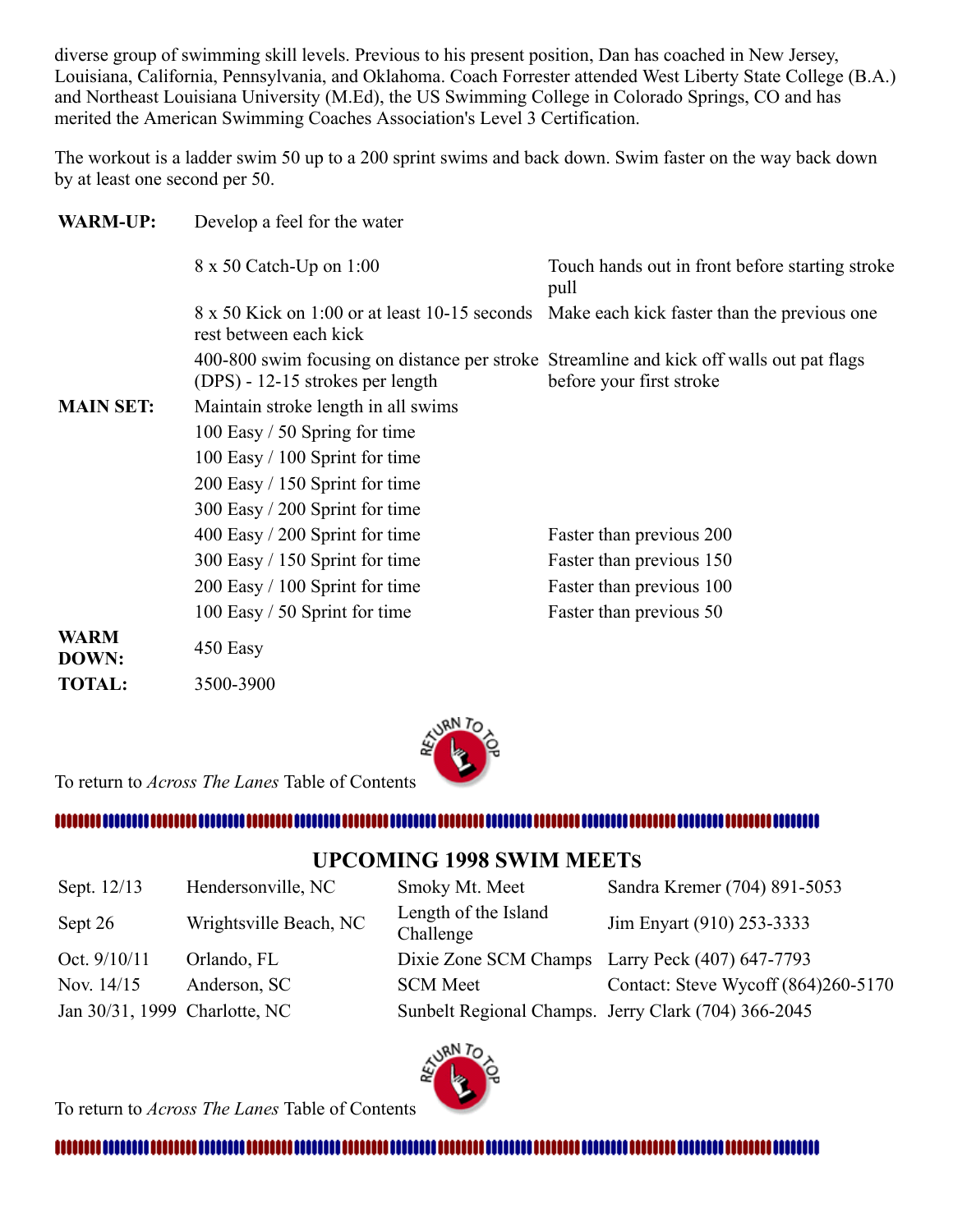### <span id="page-6-0"></span>**NC MASTERS SWIMMING T-SHIRTS**

Orders for the ash gray T-shirts may be placed with Krista Phillips. Please make your check out to LMSC for NC and mail to Krista Phillips, 9408 Hester Rd., Hurdle Mills, NC 27541. Prices include shipping/handling charges: L-XL \$11.00, XXL \$13.00 (remember to include your size along with your name/address/zip code and phone number).



To return to *Across The Lanes* Table of Contents

#### 

### <span id="page-6-1"></span>**NC SWIMMERS SUCCESSFUL AT 1998 LONG COURSE NATIONALS**

North Carolina Masters Swimming was represented by ten male and seven female swimmers at the National Long Course Championship meet at the ISHOF pool in Ft. Lauderdale Aug 20-23, 1998. The men's side was initially composed of twelve, but John Murphy (70-74) had a minor (thank goodness) heart problem, and John Kortheuer (65-69) slipped and dislocated his shoulder the day before departure, so both had to scratch. The women's side had seven capable and prepared members who performed well, finishing just two points out of third place in the small teams division. The combined men's and women's teams finished fifth in the small teams division. It was really fun to watch our Mixed free relay team of Rachael Gunn, Heather Hageman, Grant Johnston and Jeff Murray just smoke the competition in the last event of the meet Sunday afternoon. Congratulations to them on their first place finish. Jerry Clark

| <b>Age Group</b> | Name             | <b>Place / Events</b>                                                                                                                                                                                                            |
|------------------|------------------|----------------------------------------------------------------------------------------------------------------------------------------------------------------------------------------------------------------------------------|
| Women            |                  |                                                                                                                                                                                                                                  |
| $60 - 64$        | Sally Newell     | $1^{st}$ / 100 breast (1:41.68*); $1^{st}$ / 200 breast (3:43.27*); $3^{rd}$ / 100 free                                                                                                                                          |
|                  |                  | $2nd$ / 50 breast (:45.46*); 3 <sup>rd</sup> / 50 free                                                                                                                                                                           |
| $45 - 49$        | Sandra Cathey    | $7^{th}$ / 400 IM; 8 <sup>th</sup> / 200 breast; 7 <sup>th</sup> / 200 fly; 7 <sup>th</sup> / 200 back                                                                                                                           |
|                  | Mary Sansbury    | $8^{th}$ / 100 Breast; 9 <sup>th</sup> / 100 free; 7 <sup>th</sup> / 50 breast; 10 <sup>th</sup> . 50 free                                                                                                                       |
| $40 - 44$        | <b>Bev Amick</b> | $6^{th}$ / 50 fly (:35.98*); 10 <sup>th</sup> / 200 free (2:42.24*); 5 <sup>th</sup> / 400 IM (6:28.83*); 7 <sup>th</sup> / 200 fly<br>$(3:13.79^*)$ ; 6 <sup>th</sup> / 400 free; 4 <sup>th</sup> / 100 fly (1:20.64*)          |
| $35 - 39$        | Karen Tallmadge  | $9^{th}$ / 100 breast; 12 <sup>th</sup> / 50 back; 11 <sup>th</sup> / 200 back; 7 <sup>th</sup> / 50 breast; 9 <sup>th</sup> / 100 back                                                                                          |
| $25 - 29$        | Rachael Gunn     | $3^{\text{rd}}$ / 100 breast; $8^{\text{th}}$ / 50 fly; $9^{\text{th}}$ / 50 back; $5^{\text{th}}$ / 50 breast; $3^{\text{rd}}$ / 50 free                                                                                        |
|                  | Heather Hageman  | $2nd$ / 50 fly; 4 <sup>th</sup> / 50 back (:33.44*); 3 <sup>rd</sup> / 100 free (1:02.56*); 8 <sup>th</sup> / 50 breast; 1 <sup>st</sup> / 50<br>free $(.27.65*)$                                                                |
| Men              |                  |                                                                                                                                                                                                                                  |
| $65 - 69$        | Clark Mitchell   | 3rd / 50 fly; 2nd / 50 back (:37.47*); 2nd / 100 fly; 1 <sup>st</sup> / 200 back (3:08.84*)                                                                                                                                      |
| $60 - 64$        | Milton Gee       | $3^{\text{rd}}$ / 100 breast; $5^{\text{th}}$ / 200 breast; $4^{\text{th}}$ / 50 breast : 38.94                                                                                                                                  |
|                  | Jerry Clark      | $3^{\text{rd}}$ / 800 free (11:32.56*); 4 <sup>th</sup> / 200 free (2:29.65*); 3 <sup>rd</sup> / 400 free (5:23.73*); 2 <sup>nd</sup> / 100<br>free (1:03.90*); $5^{\text{th}}$ / 50 breast; $2^{\text{nd}}$ / 50 free (:27.88*) |

 $55 \times 59$  R  $100 \text{ N}$  is to the term of  $10 \times 10$ th th th